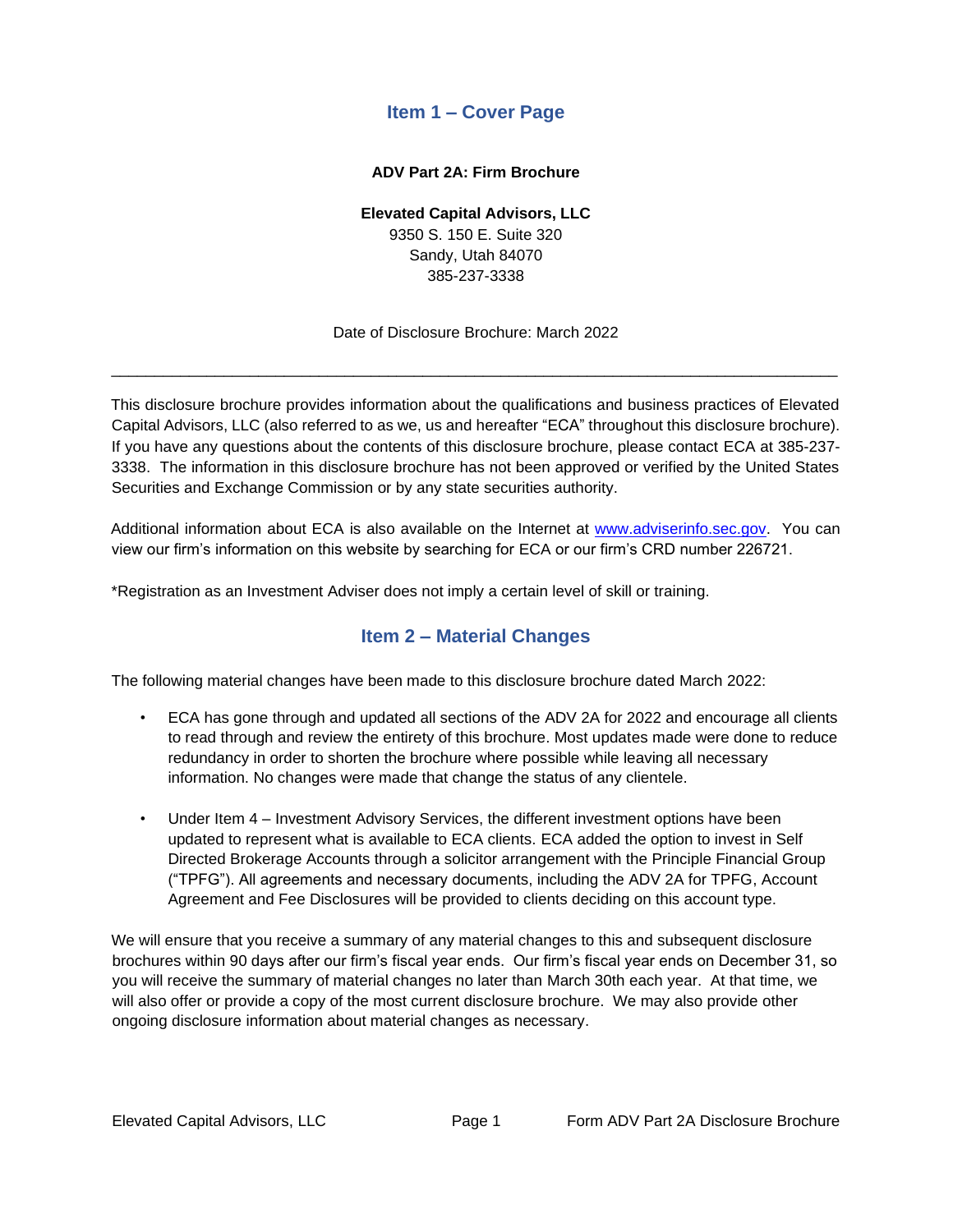# **Item 3 - Table of Contents**

<span id="page-1-0"></span>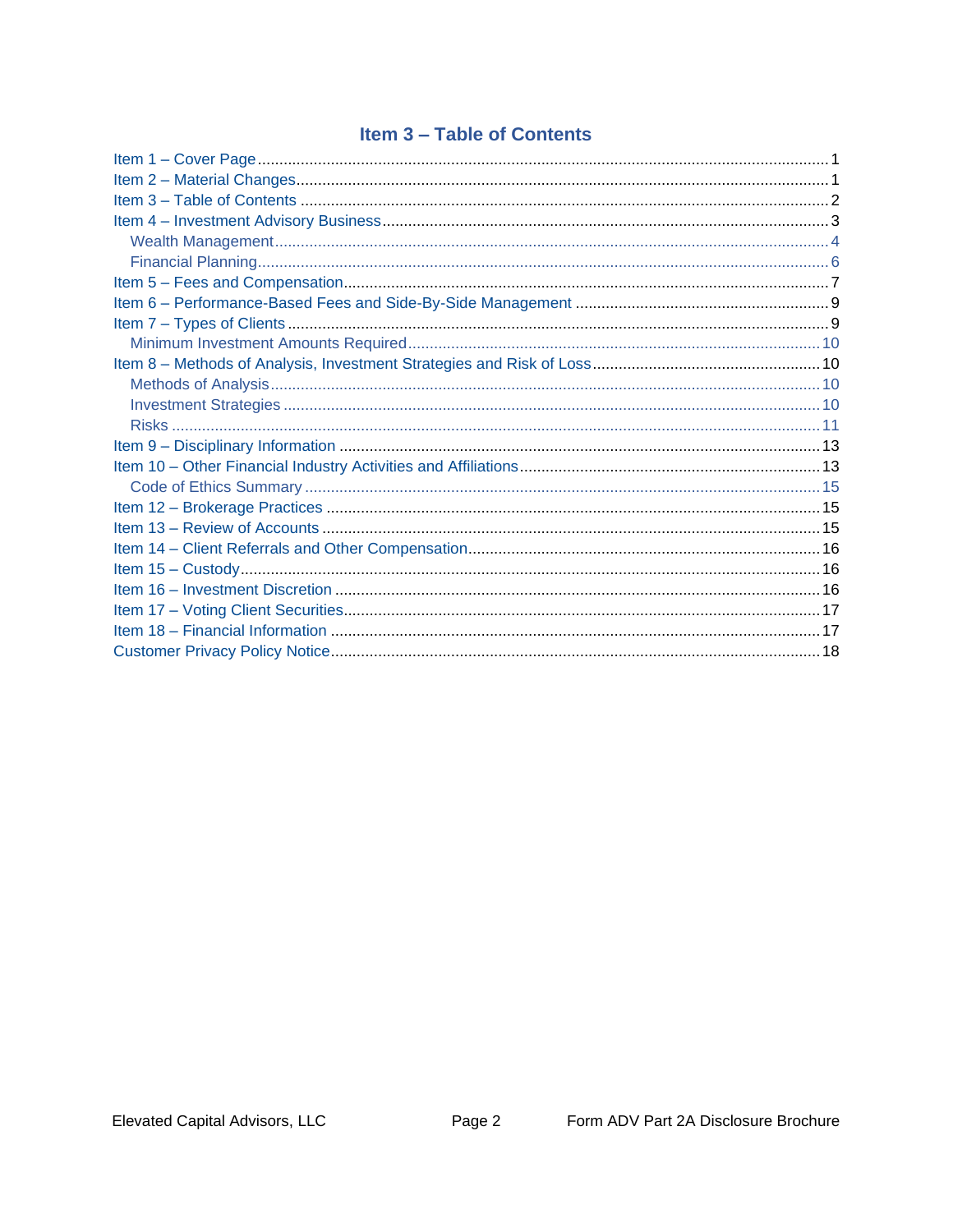### **Item 4 – Investment Advisory Business**

<span id="page-2-0"></span>Elevated Capital Advisors, LLC (hereafter "ECA") is an investment adviser registered with the SEC under The Investment Adviser Act of 1940, and is a limited liability company (LLC) formed under the laws of the State of Utah. The Firm was formed in June 2015 and became SEC Registered in August 2017. The Principal Owners of the firm are SPL Financial, Inc. and Global Plains. Sean Lee, Managing Member, owns SPL Financial. Scott Dougan, Managing Member, owns Global Plains.

ECA provides investment management and financial planning services to individuals, trusts, estates, charitable organizations, foundations, endowments, corporations, qualified retirement plans, or other businesses not listed above (collectively referred to herein as "client" or "clients"). ECA's services include the review of client investment objectives and goals, recommending investment products such as cash, portfolios, stocks, mutual funds, exchange-traded-funds ("ETFs"), bonds, annuities, alternatives, and preparing an Investment Policy Statement ("IPS"). ECA's investment advice is tailored to meet the clients' needs and investment objectives. clients may impose restrictions on investing in certain securities or types of securities (such as a product type, specific companies, specific sectors, etc.) by providing a signed and dated written notification, of which an e-mail is also an acceptable form of notification.

ECA provides investment advisory and other financial services through independent financial advisors who have either affiliated with ECA or have an investment sub-advisory agreement with the independent financial advisor's registered investment advisory firm ("Financial Advisor" or "Financial Advisors"). ECA provides discretionary and non-discretionary investment advisory services to its clients through managed advisory accounts. ECA and the Financial Advisor will assist clients in determining the investments that are in the best interest of the client. The Financial Advisor is compensated based on a percentage of assets and the account may be assessed other brokerage and account transaction fees. ECA and the Financial Advisor, as appropriate, will be responsible for the following:

- Perform due diligence in order to select the investments.
- Perform ongoing monitoring and replacement oversight of the investments.
- Provide a client risk profile assessment.
- Provide research and analytics on investment product options, as needed.
- Recommend investments that are in the best interest of the client based on:
	- Risk profile assessment
	- Age
	- Retirement date
	- Investible assets
	- Financial goals
- Prepare a customized IPS for the client.
- Provide ADV Part 2A (Firm Brochure) and Form CRS.
- Obtain the investment advisory agreement from the client with the required IPS and investment selection for each new account or change in investment.
- Perform client best interest compliance review for new accounts including account documentation, IPS, and investment selections.

ECA's Financial Advisors may also provide a comprehensive financial plan for clients. As part of the plan, the Financial Advisor will advise clients on how to achieve their short-term and long-term financial goals. This may include saving for education, planning for retirement, managing taxes, and insurance. The following elements are addressed, and revised as necessary: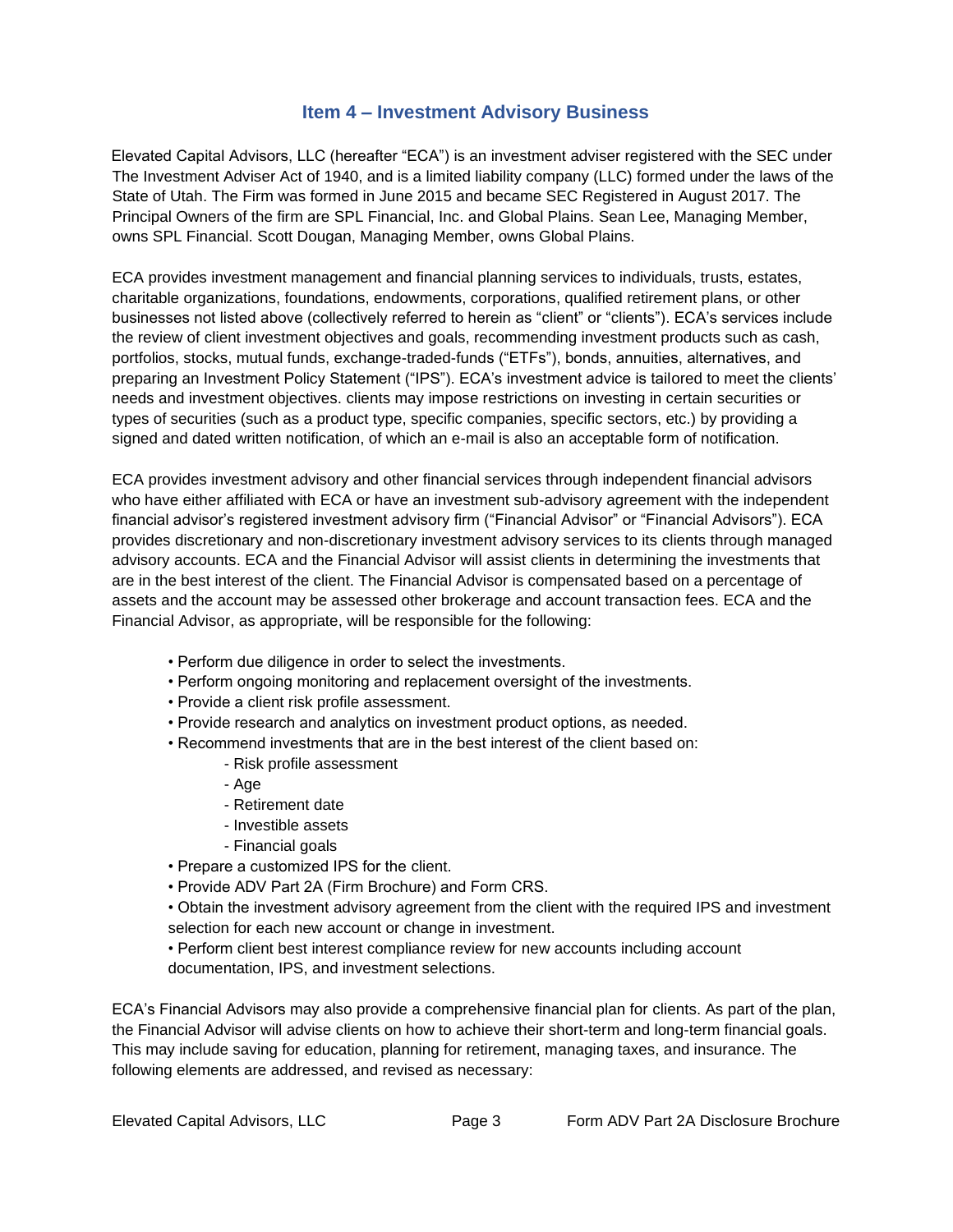- Develop a retirement strategy for accumulating the retirement income needed.
- Develop a comprehensive risk management plan that may include a review of insurance.
- Develop a long-term investment plan that includes a customized plan based on specific investment objectives and a personal risk tolerance profile.
- Develop a tax reduction strategy for minimizing taxes as allowed by the tax code.
- Develop an estate plan for the benefit and protection of heirs (generally prepared in conjunction with an Estate Attorney).

As of 12/31/2021, ECA disclosed \$368,478,045 in Regulatory Assets under Management ("AUM"). This includes \$349,669,787 in discretionary assets, and \$18,808,258 in non-discretionary assets.

Additional information regarding ECA's investment advisory services to wealth management and retirement plan clients are described below.

#### <span id="page-3-0"></span>*Wealth Management*

As part of the financial planning process, the Financial Advisor conducts a personal discussion with the client and completes a risk tolerance assessment to determine the client's goals and objectives. The Financial Advisor then determines the appropriate investment or investments that is in the best interest of the client. Under this arrangement, the client retains individual ownership of all securities.

ECA's investment recommendations will generally include advice regarding the following securities:

- Exchange-listed securities
- Securities traded over-the-counter
- Corporate debt securities (other than commercial paper)
- Options
- Commercial paper
- Certificates of deposit
- Municipal securities
- Mutual fund shares
- Exchange Traded Funds ("ETFs")
- Unit Investment Trusts ("UITs")
- Collective Investment Trust ("CITs")
- United States governmental securities
- Structured products

ECA continuously monitors the performance of managed portfolios and will make changes when such action is deemed appropriate and in the best interest of the client. Because some types of investments involve certain additional degrees of risk, they will only be implemented/recommended when consistent with the client's stated investment objectives, tolerance for risk, liquidity, and best interest. To ensure that the initial determination of an appropriate portfolio remains in the best interest of the client and that the account continues to be managed in a manner consistent with the client's financial circumstances, the Financial Advisor will: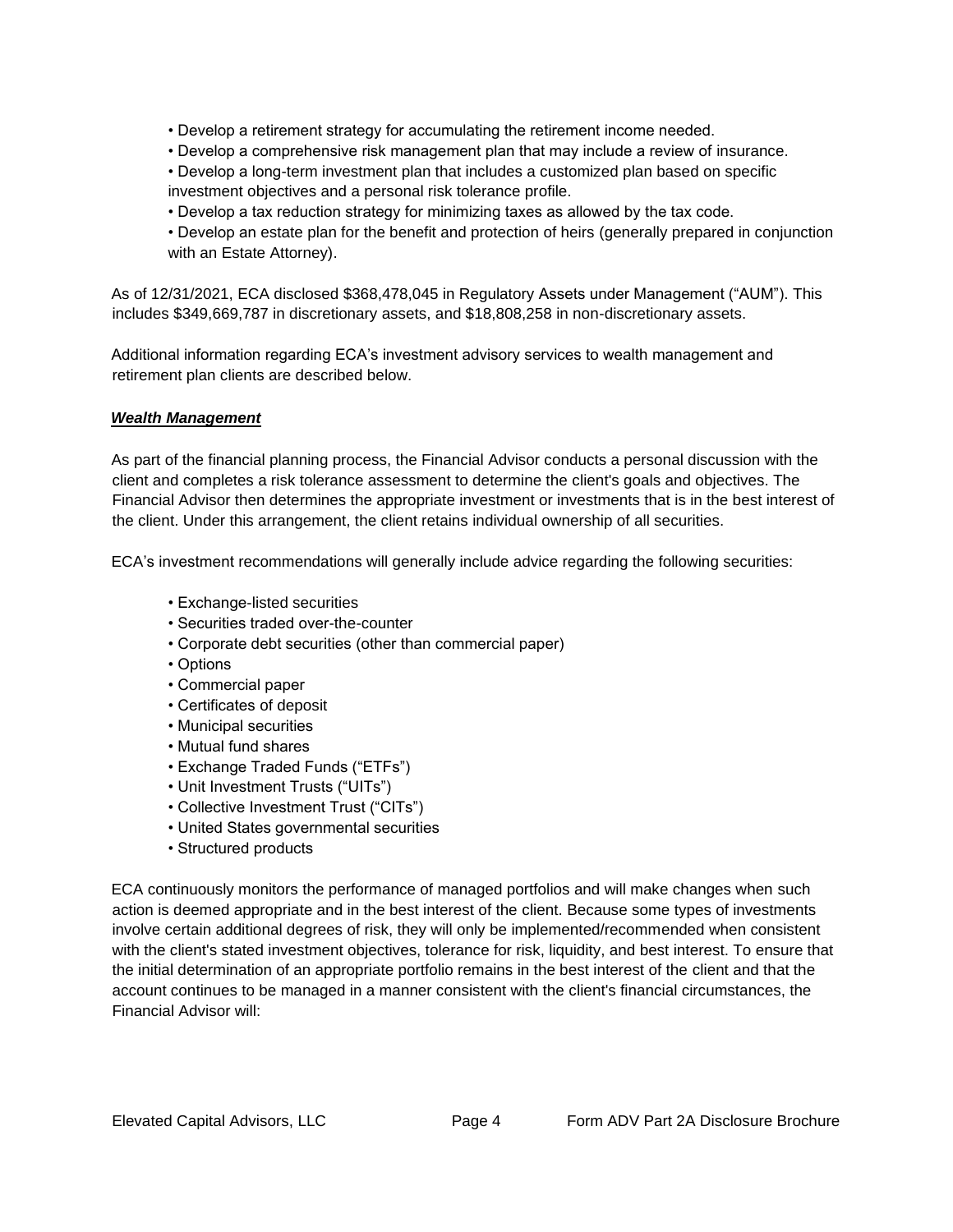1. Conduct a client review, at least annually, to determine whether there have been any changes in the client's financial situation or investment objectives, and whether the client wishes to impose investment restrictions or modify existing restrictions.

- 2. Ensure that they be available to consult with the client.
- 3. Maintain client suitability information and the IPS in each client's file.

Financial Advisors can choose from the following investment management services:

**Managed Model Portfolios –** May include various third-party money manager portfolios and/or proprietary model portfolios selected and monitored by ECA. ECA has full oversight over the investments and ECA executes the trades on behalf of the client based on direction from the appointed ECA advisor. The client will enter into an ECA Investment Advisory Agreement (IAA). There are no trading or transaction costs for individual stocks and ETFs. client pays all transaction and trading costs for mutual funds and any regulatory fees.

**Advisor Directed Managed Accounts –** This account type allows both discretionary or non-discretionary investing. If discretion is provided to the advisor, investments selected are generally chosen by the advisor, including timing of the investment and the amount. If the client chooses not to allow discretion, then all investment decisions will need to be discussed and approved by the client previously and/or provided directly from the client. If the client intends to make all or most of the investment decisions it would be more advantageous for the client to open a client directed brokerage account with no advisory or administration fees attached.

**Sub-Advisory Services** – ECA may enter into agreements with unaffiliated registered investment advisors (hereafter referred to as "Independent RIA") whereby ECA oversees and manages on a discretionary basis some or all of the Independent RIA's client assets according to the investment strategy chosen by the client. In these situations, the client remains a client of the Independent RIA. The decision as to what investment strategy(s) client assets are invested in is based on suitability information gathered and reviewed by the Independent RIA. ECA manages these assets based on its investment strategies and not based on overall client suitability. Strategies are managed on an ongoing basis. The Independent RIA is responsible for the administrative paperwork and servicing the accounts. ECA facilitates the billing on behalf of the Independent RIA.

**Solicitor Services –** ECA may enter into a Solicitor Agreement, which means that either ECA or a thirdparty money manager will manage client assets obtained through a referral source (Solicitor). ECA will compensate the Solicitor or be compensated as a solicitor according to the fee structure agreed upon within the agreement. In cases where ECA splits management fees with a Solicitor, ECA will verify whether or not Solicitor is required to be a licensed and registered associate in the state where they reside.

**Self-Directed Brokerage Account ("SDBA") for Employer Sponsored Retirement Plans through The Pacific Financial Group ("TPFG") –** This program is available to clients in connection with retirement accounts under the Employee Retirement Investment Security Act of 1974 ("ERISA"), or under Sections 401(a) or 408 of the Internal Revenue Code of 1986 ("Code"). For the SDBA Program, the client will open a Self-Directed Brokerage Account (a "Self-Directed account") as permitted by the client's retirement plan which permits the participant (i.e., the client) to direct the investments in the account and in most cases, to appoint TPFG as the adviser to the account. Assets held in the Self-Directed account are considered plan assets under ERISA, but are not supervised or reviewed by the plan fiduciaries. The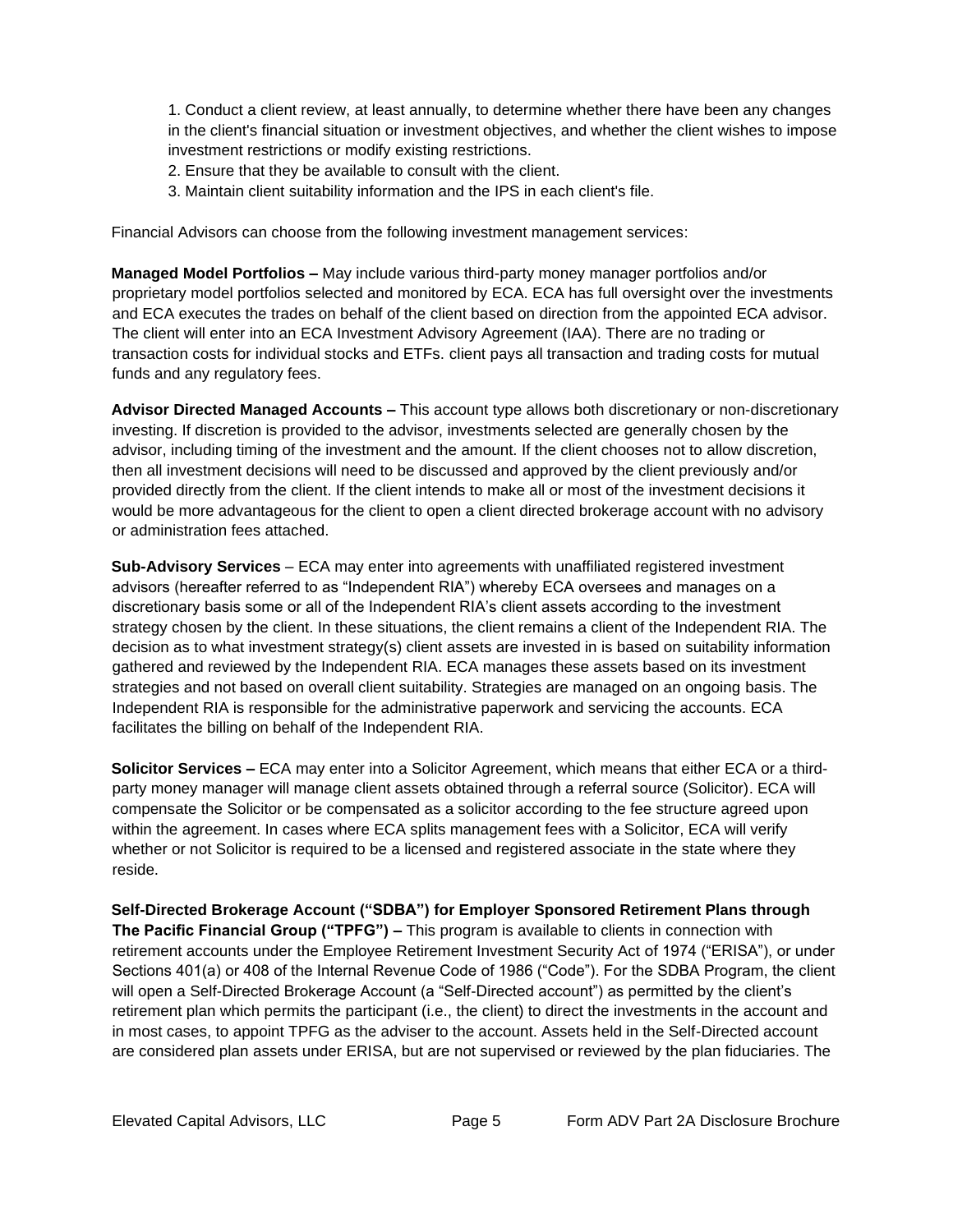program is the same as the SDBA except the Model Portfolios (each a "Model") are held in traditional brokerage accounts and not part of a retirement plan.

When choosing SDBAs, clients are referred to TPFG by their financial adviser ("Adviser") through ECA, which has contracted with TPFG to allow the Adviser to offer TPFG's products and services to the Introducing Firm's clients. The Introducing Firm is responsible for supervising the activities of its Advisers. In this regard, TPFG and the Introducing Firm each have their respective and several obligations to the client. Accordingly, the client is a client of both TPFG and the Introducing Firm. The Adviser serves as the primary relationship contact with the client.

TPFG and Adviser will serve as fiduciaries to the client in accordance with the rules and regulations under the Advisers Act, ERISA, and generally accepted fiduciary principles which permits the allocating of fiduciary duties between fiduciaries. Accordingly, unless prohibited by law, the fiduciary obligations assumed are several between TPFG and Adviser and are outlined in the IMA. When TPFG is providing services to private clients (See TPFG as Adviser to private clients), the services provided to Private clients, to include any fiduciary responsibilities, shall be viewed in light of the provisions of the Uniform Prudent Investor Act as applicable under governing law.

ERISA Fiduciary Obligations - To the extent an Account is governed by the Employee Retirement Income Security Act of 1974 ("ERISA"), TPFG and Financial Adviser shall be fiduciaries under Section 3(21)(A) of ERISA only.

#### <span id="page-5-0"></span>*Financial Planning*

Through the financial planning process, the Financial Advisor engages with the client to determine their goals, objectives, priorities, vision, and legacy (both for the near term as well as for future generations). With the unique goals and circumstances of each client in mind, the Financial Advisor will offer financial planning ideas and strategies to address the client's holistic financial picture, including estate, income tax, charitable, cash flow, wealth transfer, and client legacy objectives. The Financial Advisor partners with the client's other advisors (CPAs, Enrolled Agents, Estate Attorneys, Insurance Brokers, etc.) to ensure a coordinated effort of all parties toward the client's stated goals. Such services include various reports on specific goals and objectives or general investment and/or planning recommendations, guidance to outside assets, and periodic updates.

Our specific services in preparing the financial plan may include:

• Review and clarification of the client's financial goals.

• Assessment of client's overall financial position including cash flow, balance sheet, investment strategy, risk management, and estate planning.

• Creation of a unique plan for each goal, including personal, education, retirement or financial independence, charitable giving, estate planning, and other personal goals.

• Development of a goal-oriented investment plan, with input from various advisors to the client around tax suggestions, asset allocation, expenses, risk, and liquidity factors for each goal. This includes IRA and qualified plans, taxable, and trust accounts that require special attention.

• Design of a risk management plan including risk tolerance, risk avoidance, mitigation, and transfer, including liquidity as well as various insurance and possible company benefits.

• Development and implementation of, in conjunction with the client's estate and/or corporate attorneys as tax adviser, an estate plan to provide for the client's heirs in the event of an incapacity or death.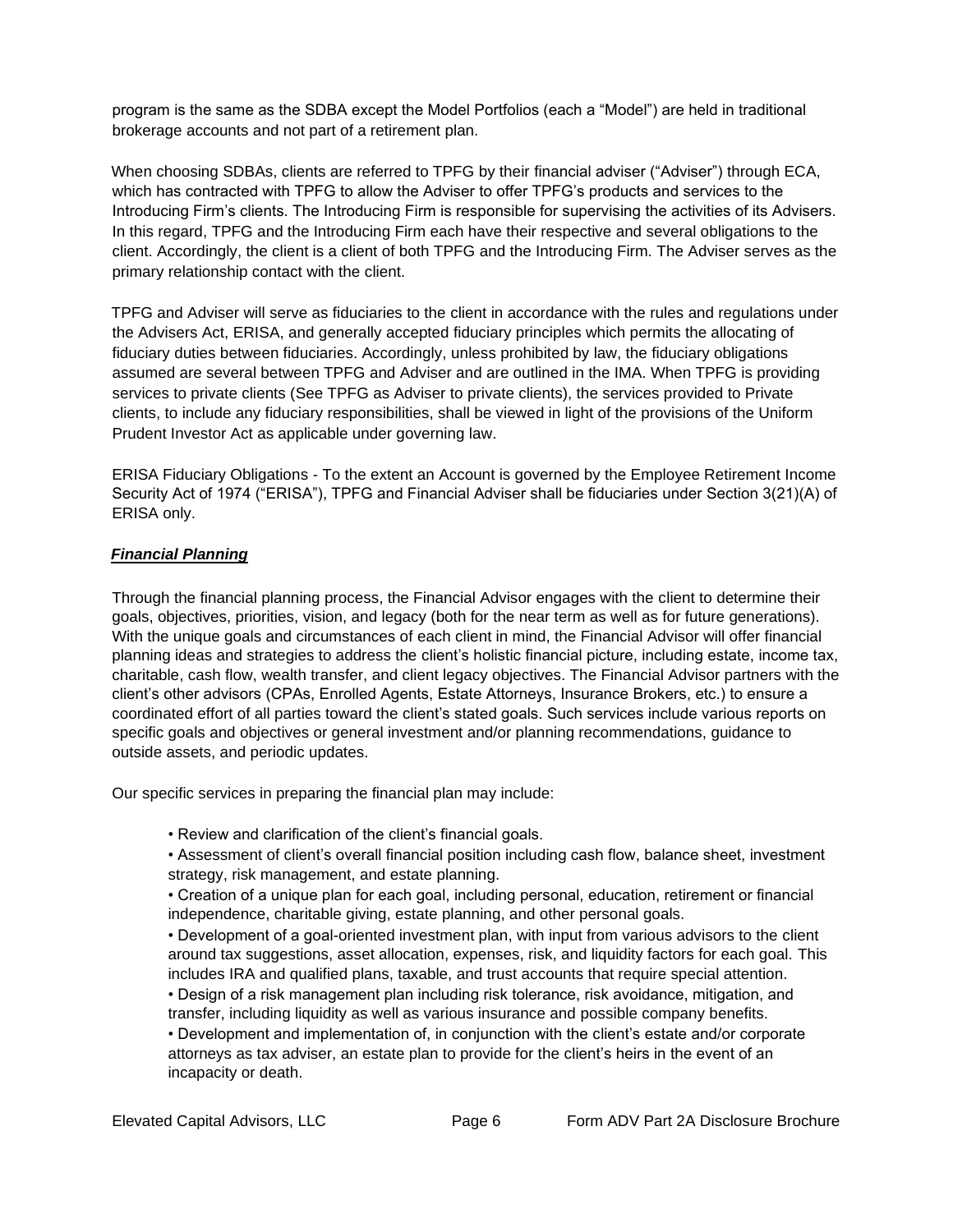A written evaluation of the client's initial situation and financial plan is provided to the client. The Financial Advisor will review the financial plan with the client based on the terms of the financial planning agreement.

# **Item 5 – Fees and Compensation**

<span id="page-6-0"></span>Clients who engage ECA to provide discretionary and/or non-discretionary investment advisory services will incur advisory fees, inclusive of all sub advisory and/or solicitor fees, that may not exceed **2.25%** of the total assets placed under ECA's management. The fee amount will depend on the Financial Advisor and program chosen and all advisory fees will be provided in writing before signing an Investment Advisory Agreement.

#### **Managed Model Portfolios**

| <b>Annual ECA Administration Fee*</b> | <b>Annual Financial Advisor Fee</b> |
|---------------------------------------|-------------------------------------|
| $0.25 - 0.75\%$                       | $0.00 - 1.25%$                      |

*\*The ECA administration fee a client pays will be disclosed in detail on the Investment Advisory Agreement. The fee varies based on the amount of AUM being managed and other factors and will not go above 0.75%.*

#### **Advisor Directed Managed Accounts**

| <b>Annual ECA Administration Fee</b> | <b>Annual Financial Advisor Fee</b> |
|--------------------------------------|-------------------------------------|
| 25%،                                 | 1.75%<br>$0.00 -$                   |

Fees charged for our Managed Model Portfolios and Advisor Directed Account Services are negotiable based on the investment adviser representative providing the services, the type of client, the complexity of the client's situation, the composition of the client's account (i.e., equities versus mutual funds), the potential for additional account deposits, the relationship of the client with the investment adviser representative, and the total amount of assets under management for the client.

#### **Self-Directed Brokerage Account ("SDBA")**

| Fee*<br>Advisory | <b>Administration Services Fee</b> |
|------------------|------------------------------------|
| .25%             | $0.80\%$                           |

\**TPFG will pay ECA 0.75% of the advisory fee shown above. ECA then pays the clients financial advisor 0.50% with the remaining 0.25% staying with ECA for administration services. The portion ECA and the client's financial advisor receives does not change the stated Advisory Fee shown above.*

#### *Payment of Fees for Managed Accounts*

With the exception of SDBA accounts, fees are directly withdrawn from a client's account on a quarterly basis. Fees are charged based on a percentage of assets under management, billed in advance (at the start of the billing period) on a quarterly calendar basis and calculated based on the fair market value of your account as of the last business day of the current billing period. Fees are prorated (based on the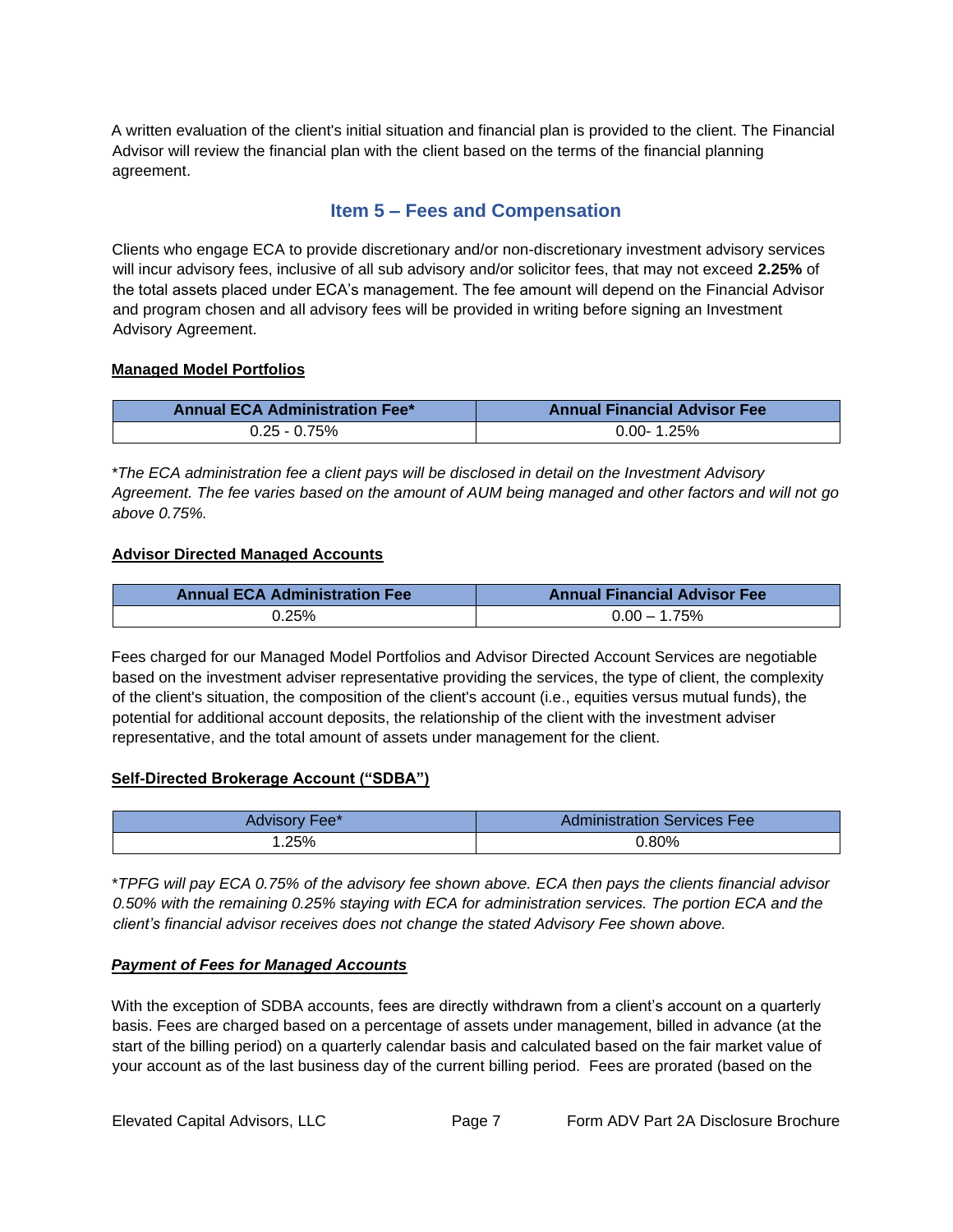number of days service is provided during the initial billing period) for your account opened at any time other than the beginning of the billing period. If asset management services are commenced in the middle of the billing period, then the prorated fee for that billing period is based on the value of the Account when services commence.

The asset management services continue in effect until terminated by either party providing notice of termination to the other party. Upon termination of the asset management services, any prepaid fee that remains unearned will be refunded to the client.

#### **Payment of Fees for SDBA Accounts**

In this program clients invest in models that consist solely of PFG funds managed by TPFG's Affiliate, PFG. The PFG Funds pay the fees which are indirectly paid by the client as a shareholder of the PFG Funds. These fees are internal expenses of the PFG Funds and are not negotiable. The fees are assessed against the daily Net Asset Value ("NAV") of each underlying fund and are paid monthly. Clients will indirectly pay through the PFG Funds.

In addition to the discussion of fees paid by the client in this Brochure, the amounts and sources of all fees paid by the client to TPFG and the Adviser are disclosed in the Separate Fee Disclosure available when opening an SDBA Account. By evaluating these disclosure documents with the assistance of the client's Adviser, the client will be able to make fully informed decisions.

#### **Financial Planning and hourly Consulting**

ECA's Financial Advisors can provide stand-alone comprehensive financial planning services or hourly consulting that encompasses the client's entire financial picture. These services are outside of ECA's managed account services. For clients in a managed account program, financial planning is offered by your adviser as part of ECA's service to clients. When choosing stand-alone financial planning, the Financial Advisor will advise clients on how to achieve their short-term and long-term financial goals. This may include saving for education, planning for retirement, and effectively managing taxes and insurance. The fee for financial planning typically ranges from \$1,500 - \$10.000 depending on the complexity and hours required. The fee for financial planning is on a flat rate per engagement basis and is due upon execution of the financial planning agreement. The financial planning services can be terminated at any time. Client will be entitled to a refund of unearned fees, if any, based upon the time and effort completed prior to termination of the Agreement. No refunds will be made after completion of the plan.

If client circumstances or objectives change during the financial planning engagement, such that new information must be reviewed and incorporated into the recommendation, there may be an additional charge. If there is a substantial change during the project, the Financial Advisor may require an amended Agreement. The fee set forth is for financial analysis and investment advisory services only and does not include any other professional services that may be required by client to implement the recommendations made by Advisor.

Hourly consulting services can also be provided by the Advisor. Most often, hourly fees are assessed after financial planning services are complete and the initial fixed fee is earned. When providing consulting services on an hourly basis, our Financial Advisor representatives bill at a rate between \$150 and \$500 per hour. Before commencing consulting services on an hourly-fee basis, ECA provides an estimate of the approximate hours needed to complete services including the agreed upon hourly rate. If ECA anticipates exceeding the estimated number of hours required, your Financial Advisor will contact you to receive authorization to provide additional services. The standard billing dates and events of ECA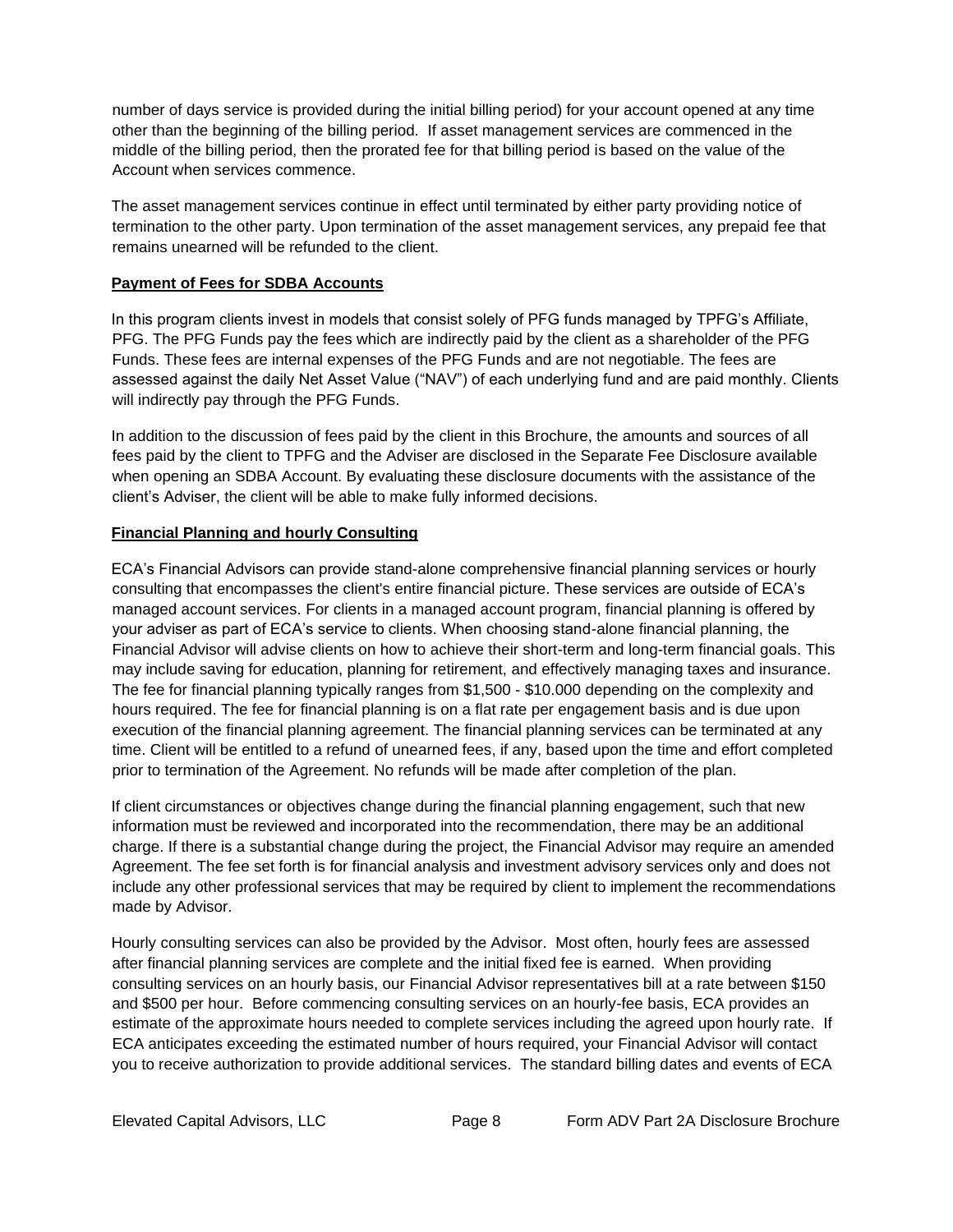are the following: (1) the first business day of each month; (2) the date or thereafter that ECA substantially provides the agreed upon services; and (3) the date the engagement is terminated by either the client or ECA. Upon presentment of the invoice to you, you are required to pay ECA immediately any outstanding balance of hourly fees due.

#### **General Information**

**Mutual Fund and ETF Fees**: All fees paid to ECA for investment advisory services are separate and distinct from the fees and expenses charged by mutual funds and ETFs to their shareholders. These fees and expenses are described in each fund's prospectus. These fees will generally include a management fee, redemption fees, other fund expenses, and a possible distribution fee. If the fund also imposes sales charges, a client may pay an initial or deferred sales charge as further described in the prospectus. A client could invest in a mutual fund or ETF directly without ECA's services and in that case, the client would not receive the services provided by ECA which are designed, among other things, to assist the client in determining which mutual fund or ETF are most appropriate to each client's financial condition and objectives. Accordingly, the client should review both the fees charged by the funds, ECA's fees, and the Financial Advisor fees to fully understand the total amount of fees to be paid by the Client and to thereby evaluate the investment advisory services being provided.

**Additional Fees and Expenses**: Clients are also responsible for the fees and expenses charged by custodians and imposed by broker-dealers, including, but not limited to, any trading charges, redemption fees, regulatory fees, or transaction charges imposed by a broker-dealer with which an independent investment manager effects transaction for the client's account(s).

**Investment Advisory Fees in General**: Clients should note that similar investment advisory services may be available from other investment advisors for similar or lower fees.

**Limited Prepayment of Fees**: Under no circumstances does ECA require or solicit payment of fees in excess of \$1,200 more than six months in advance of services rendered.

# **Item 6 – Performance-Based Fees and Side-By-Side Management**

<span id="page-8-1"></span><span id="page-8-0"></span>ECA does not charge performance-based fees.

# **Item 7 – Types of Clients**

ECA provides investment advisory services to the following types of clients through Financial Advisors and there may be a minimum investment up to \$250,000 depending on the account type and portfolio:

- Individuals
- High net worth individuals
- Investment companies
- Pension and profit-sharing plans
- Trusts, estates, or charitable organizations
- Retirement account
- **Trusts**
- **Estates**
- Corporations or other businesses not listed above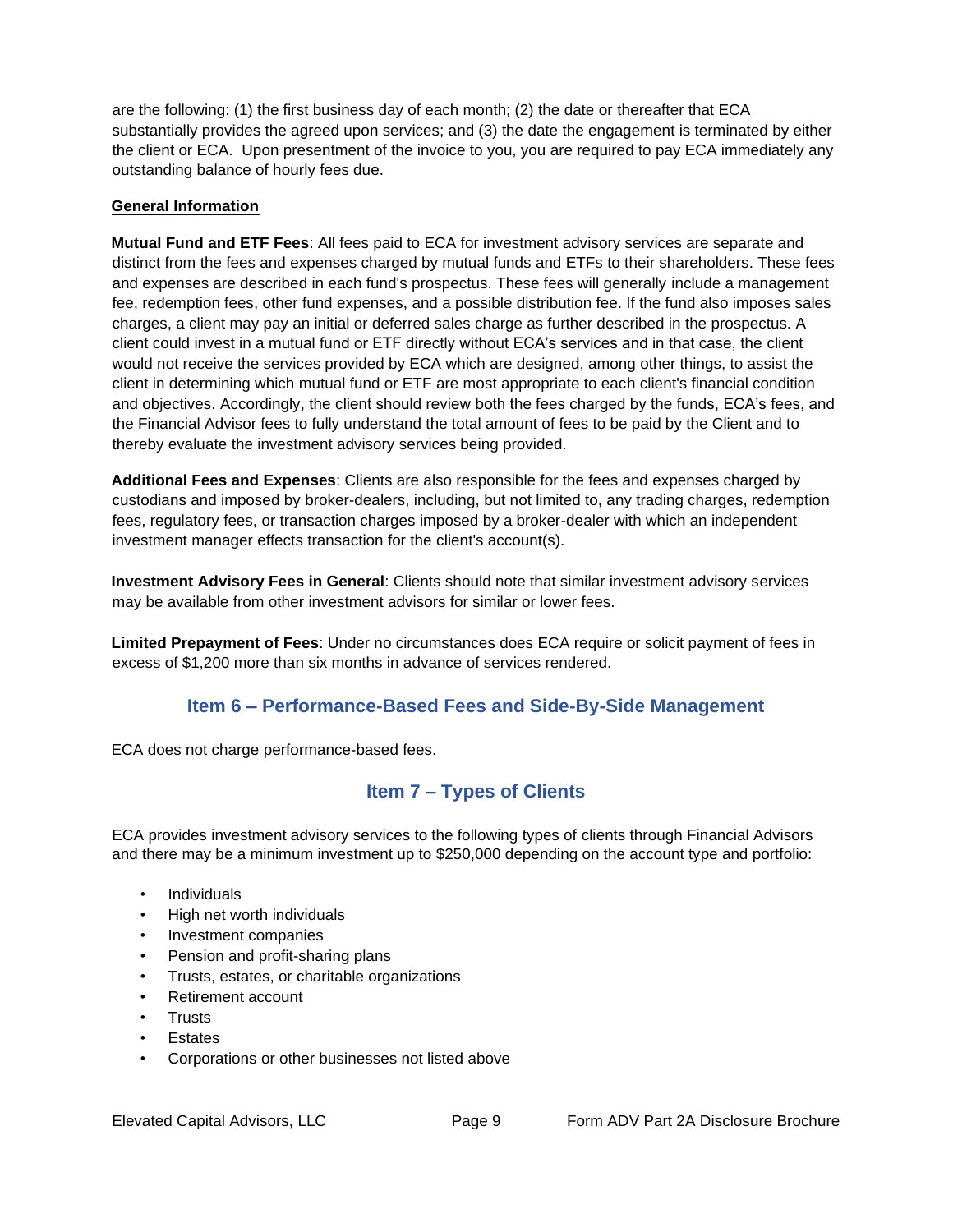#### <span id="page-9-0"></span>*Minimum Investment Amounts Required*

Currently ECA requires a minimum of \$10,000 to establish a managed account unless an exception is granted. Additionally, third-party money managers/sub-advisors may have minimum account and minimum fee requirements in order to participate in their programs. Each-third party money manager or sub-advisor will disclose their minimum account size and fees in its Form ADV Part 2A Disclosure Brochure.

### **Item 8 – Methods of Analysis, Investment Strategies and Risk of Loss**

#### <span id="page-9-2"></span><span id="page-9-1"></span>*Methods of Analysis*

ECA uses the following methods of analysis in formulating investment advice:

**Fundamental Analysis:** This involves the analysis of financial statements, the general financial health of companies, and/or the analysis of management or competitive advantages.

**Technical Analysis:** This involves the analysis of past market data; primarily price and volume.

**Quantitative Analysis:** This deals with measurable factors as distinguished from qualitative considerations such as the character of management or the state of employee morale, such as the value of assets, the cost of capital, historical projections of sales, and so on.

**Risk Tolerance**: To further fine tune our understanding of a client's risk tolerance, our Firm does utilize Riskalyze, a third-party vendor tool to assist in identifying the client's risk tolerance. Riskalyze technology assists Financial Advisors with two critical tasks: (1) measuring the risk preferences of investors, and (2) applying these preference measurements to portfolio selection. Riskalyze summarizes an investor's mean-variance risk aversion on a 99- point scale. In connection with this output, the Riskalyze tool "quantifies" the client's indicated investment risk tolerance through the illustration of expected return (plus/minus) and investment volatility (investment variance) which uses past data to calculate expected variance. Once the Risk Score is identified, the Financial Advisor prepares an IPS for the client.

**Monitoring**: The ongoing monitoring of investments is a regular and disciplined process. Monitoring confirms that the criteria remain satisfied and that an investment continues to be appropriate. The process of monitoring investment performance relative to specified guidelines will be consistently applied and frequent change of investments is neither expected nor desired. Monitoring will utilize some of the same selection criteria used in the selection analysis. Unusual, notable, or extraordinary events will be communicated to the Financial Advisor and client on a timely basis. Examples of such events include investment manager or team departure, violation of investment guidelines, material litigation against the firm, or material changes in firm ownership structure and announcements thereof.

#### <span id="page-9-3"></span>*Investment Strategies*

ECA uses the following investment strategies when managing client assets and/or providing investment advice:

**Long-Term Purchases** – Investments held at least one year

**Short-Term Purchases** – Investments purchased within the last 12 months.

Elevated Capital Advisors, LLC Page 10 Form ADV Part 2A Disclosure Brochure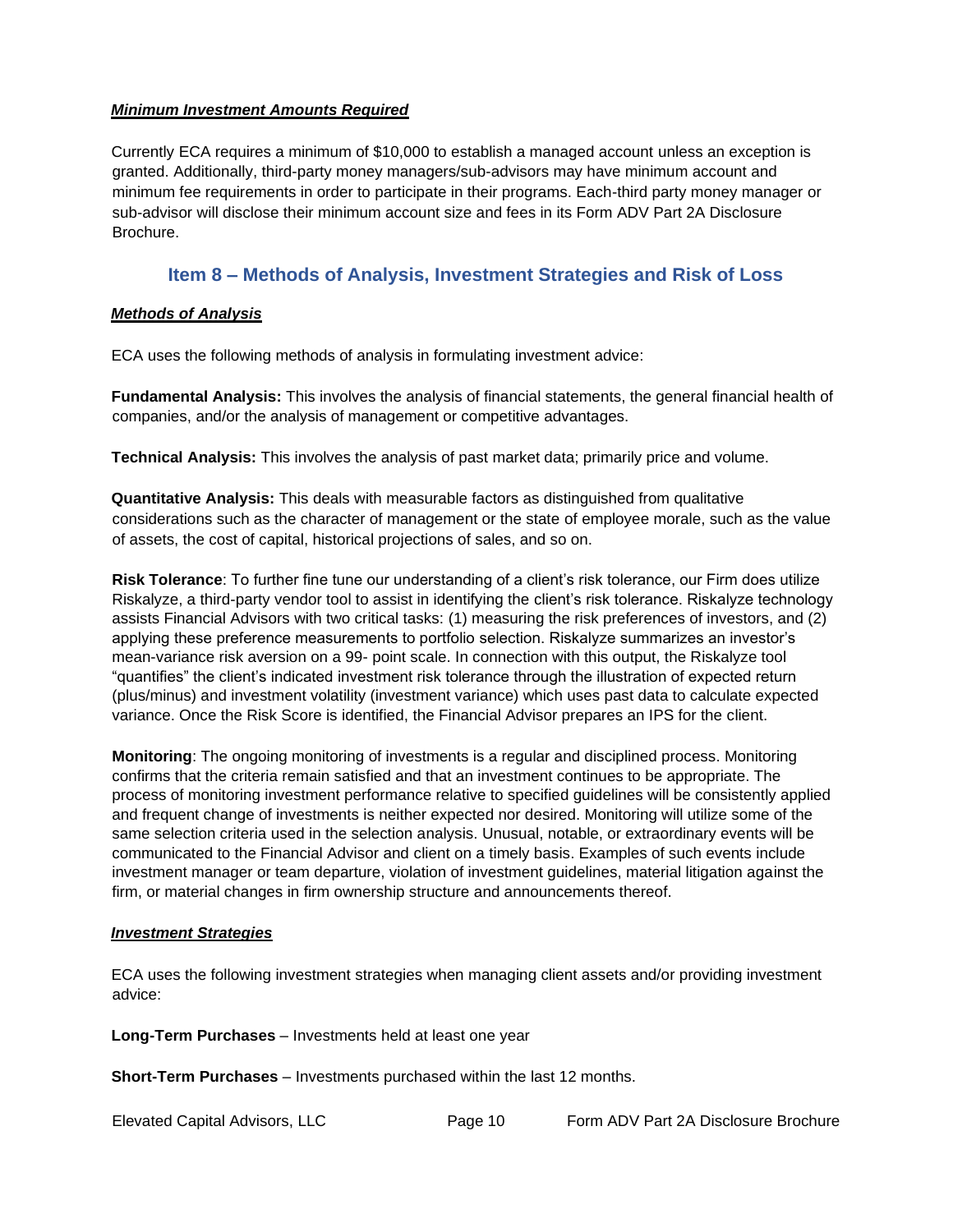**Fixed Income Management** - Fixed income investments generally pay a return on a fixed schedule, though the amount of the payments can vary. Individual bonds may be the best-known type of fixed income security, but the category also includes bond mutual funds, ETFs, CDs, structured products, and money market funds.

**Tactical Asset Allocation Management** - An active management portfolio strategy that rebalances the percentage of assets held in various categories in order to take advantage of market pricing anomalies or strong market sectors. This strategy allows portfolio managers to create extra value by taking advantage of certain situations in the marketplace. It is an active strategy since the investment manager may return to the portfolio's original strategic asset mix when desired short-term profits are achieved. The investment manager may use fundamental, technical, and/or macroeconomic analysis in determining when and how to change the investments in the portfolio

**Strategic Asset Allocation Management** - A passive portfolio strategy that involves periodically rebalancing the portfolio in order to maintain a long-term goal for asset allocation. At the inception of the portfolio, a target allocation is established based on expected returns. Because the value of assets can change given market conditions, the portfolio constantly needs to be re-adjusted to meet the policy. Asset allocation is an investment strategy that attempts to balance risk versus reward by adjusting the percentage of each asset in an investment portfolio according to the investor's risk tolerance, goals and investment time frame.

#### <span id="page-10-0"></span>**Risks**

The strategies and investments may have unique and significant tax implications. ECA strongly recommends that clients continuously consult with a tax professional prior to and throughout the investing of client assets. Investing in securities involves risk of loss that clients should be prepared to bear. Although investments are selected in a manner consistent with client's risk tolerances, there can be no guarantee that the investments will be successful. Clients should be prepared to bear the risk of loss.

All investments involve the risk of loss, including (among other things) loss of principal, a reduction in earnings (including interest, dividends, and other distributions), and the loss of future earnings. These risks include market risk, interest rate risk, issuer risk, and general economic risk. Regardless of the methods of analysis or strategies suggested for clients' particular investment goals, clients should carefully consider these risks, as they all bear risks.

- **Interest-rate Risk**: Fluctuations in interest rates may cause security prices to fluctuate. For example, when interest rates rise, yields on existing bonds become less attractive, causing their prices to decline.
- **Market Risk**: The price of a security, bond, or mutual fund may drop in reaction to tangible and intangible events and conditions. This type of risk is caused by external factors independent of a security's underlying circumstances. For example, political, economic, and social conditions may trigger market events.
- **Concentration Risk**: A portfolio that is less diversified across countries, geographic regions, sectors, or industries is generally riskier than more diversified portfolios. A portfolio that focuses on a single country, or a specific region, sector or industry, is more exposed to that country's,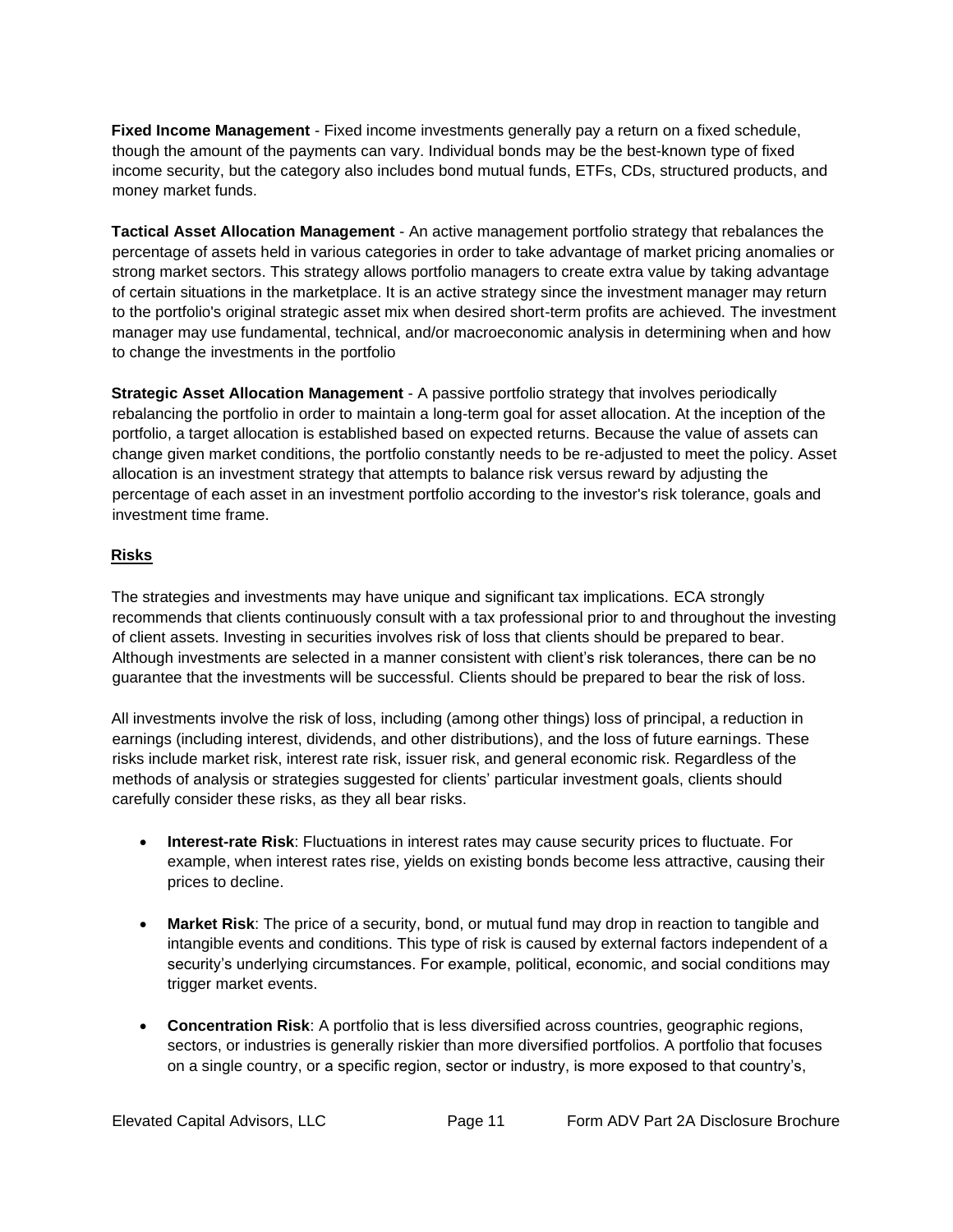regions, sectors, or industry's economic cycles, stock market valuations and political risks, among others, compared with a more diversified portfolio. The economies and financial markets of certain regions can be interdependent and may be adversely affected by the same events.

- **Inflation Risk**: When any type of inflation is present, a dollar today will not buy as much as a dollar next year, because purchasing power is eroding at the rate of inflation.
- **Issuer Risk**: A portfolio's performance depends on the performance of individual securities to which the portfolio has exposure. Changes to the financial condition or credit rating of an issuer of those securities may cause the value of the securities to decline or become worthless.
- **Currency Risk**: Overseas investments, even if made by domestically based companies, are subject to fluctuations in the value of the dollar against the currency of the investment's originating country. This is also referred to as exchange rate risk.
- **Income Risk**: A portfolio's income may decline when interest rates decrease. During periods of falling interest rates an issuer may be able to repay principal prior to the security's maturity ("prepayment"), causing the portfolio to have to reinvest in securities with a lower yield, resulting in a decline in the portfolio's income.
- **Reinvestment Risk**: This is the risk that future proceeds from investments may have to be reinvested at a potentially lower rate of return (i.e. interest rate). This primarily relates to fixed income securities.
- **Liquidity Risk**: Liquidity is the ability to readily convert an investment into cash. Generally, assets are more liquid if many traders are interested in a standardized product. For example, Treasury Bills are highly liquid, while real estate properties are not.
- **Credit/Default Risk**: Debt issuers and other counterparties of fixed income securities or instruments may default on their obligation to pay interest, repay principal, or make a margin payment, or default on any other obligation.
- **U.S. Economic Risk:** The United States is a significant trading partner with other countries. Certain changes in the U.S. economy may have an adverse effect on the economy and markets of other countries.
- **Cybersecurity Risk**: In addition to the Material Risks listed above, investing involves various operational and "cybersecurity" risks. These risks include both intentional and unintentional events at ECA or one of its third-party counterparties or service providers, that may result in a loss or corruption of data, result in the unauthorized release or other misuse of confidential information, and generally compromise ECA's ability to conduct its business. A cybersecurity breach may also result in a third-party obtaining unauthorized access to our clients' information, including social security numbers, home addresses, account numbers, account balances, and account holdings. ECA has established business continuity plans and risk management systems designed to reduce the risks associated with cybersecurity breaches. However, there are inherent limitations in these plans and systems, including that certain risks may not have been identified, in large part because different or unknown threats may emerge in the future. As such, there is no guarantee that such efforts will succeed, especially because ECA does not directly control the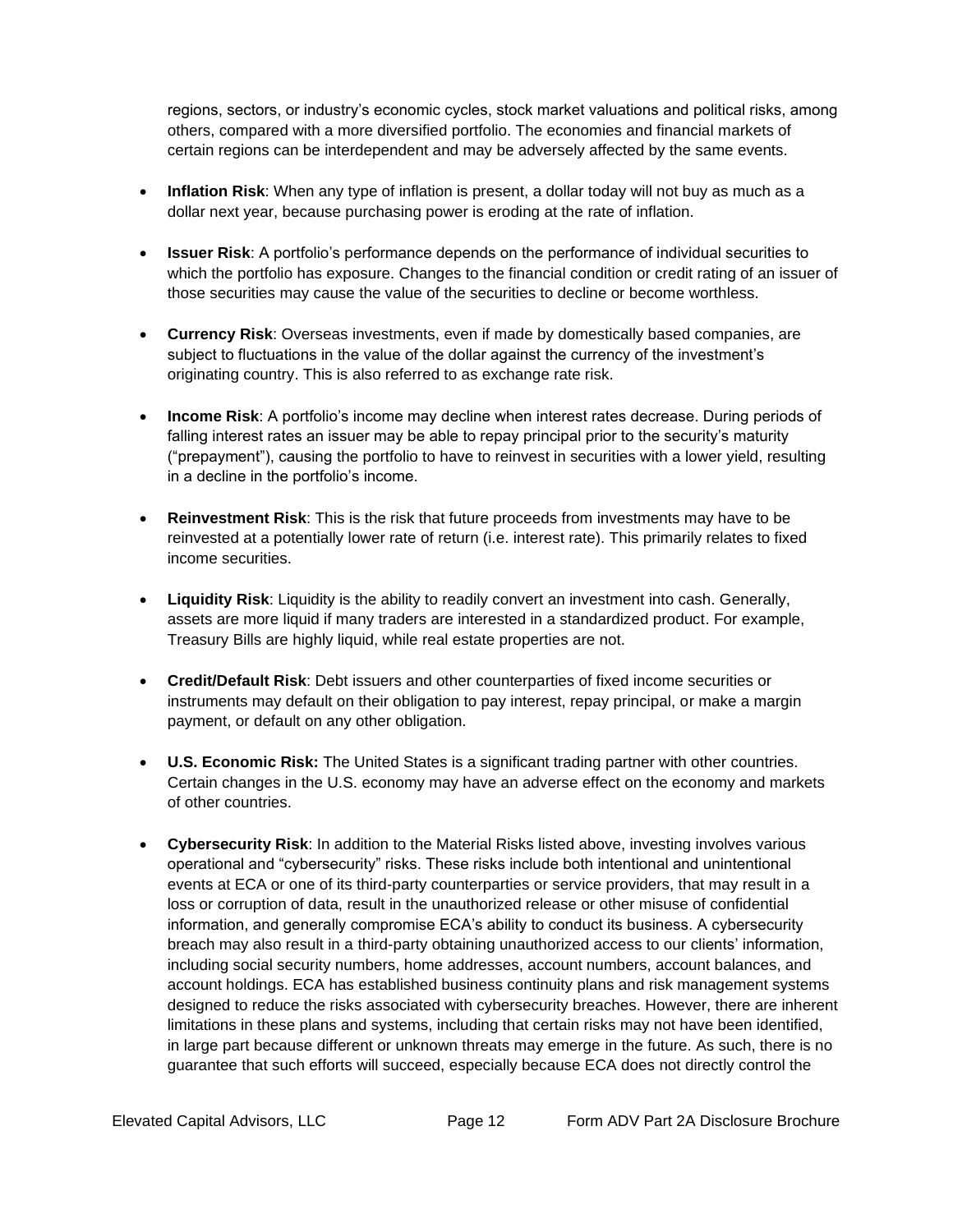cybersecurity systems of our third-party service providers. There is also a risk that cybersecurity breaches may not be detected.

**Life Insurance & Annuity Risks:** Insurance products and annuities are not a deposit or other obligation of, or guaranteed by, a Federal savings association or an affiliate of a Federal savings association. Insurance products are not insured by the Federal Deposit Insurance Corporation (FDIC) or any other agency of the United States, a Federal savings association, or (if applicable) an affiliate of a Federal savings association. Cash value accumulation may not be guaranteed depending on the type of product selected. Investments in variable life insurance are subject to market risk, including loss of principal. Returns are not guaranteed. Variable life products and annuities are subject to market risk and may lose value. You should carefully read and understand any prospectus or other information provided before making the decision to invest in any insurance product.

Investing in securities involves risk of loss that an individual should be prepared to bear. ECA cannot offer any guarantees or promises that a client's financial goals and objectives will be met. Past performance is in no way an indication of future performance.

# **Item 9 – Disciplinary Information**

<span id="page-12-0"></span>ECA is required to disclose any legal or disciplinary events that are material to a client's or prospective client's evaluation of ECA's investment advisory business or the integrity of ECA's management. ECA's management personnel have no reportable disciplinary events to disclose.

# **Item 10 – Other Financial Industry Activities and Affiliations**

<span id="page-12-1"></span>ECA always endeavors to put the best interest of its clients first as part of ECA's fiduciary duty as a registered investment advisor; ECA takes the following steps to address this:

- Disclose to clients the existence of all material conflicts of interest, including the potential for ECA and ECA employees to earn compensation from investment advisory clients in addition to ECA's investment advisory fees;
- Disclose to clients that they are not obligated to purchase recommended investment products from ECA employees or ECA affiliated companies;
- Collect, maintain, and document accurate, complete and relevant client background information, including the client's financial goals, objectives and risk tolerance; ECA's management conducts regular reviews of each new client account to verify that all recommendations made are in the best interest of the client;
- Require that ECA employees seek prior approval of any outside employment activity so that ECA may ensure that any conflicts of interests in such activities are properly addressed;
- Periodically monitor outside employment activities to verify that any conflicts of interest continue to be properly addressed by ECA; and
- Educate ECA employees regarding the responsibilities of a fiduciary, including the need for having a reasonable and independent basis for the investment advice provided to clients.

#### **Insurance Services**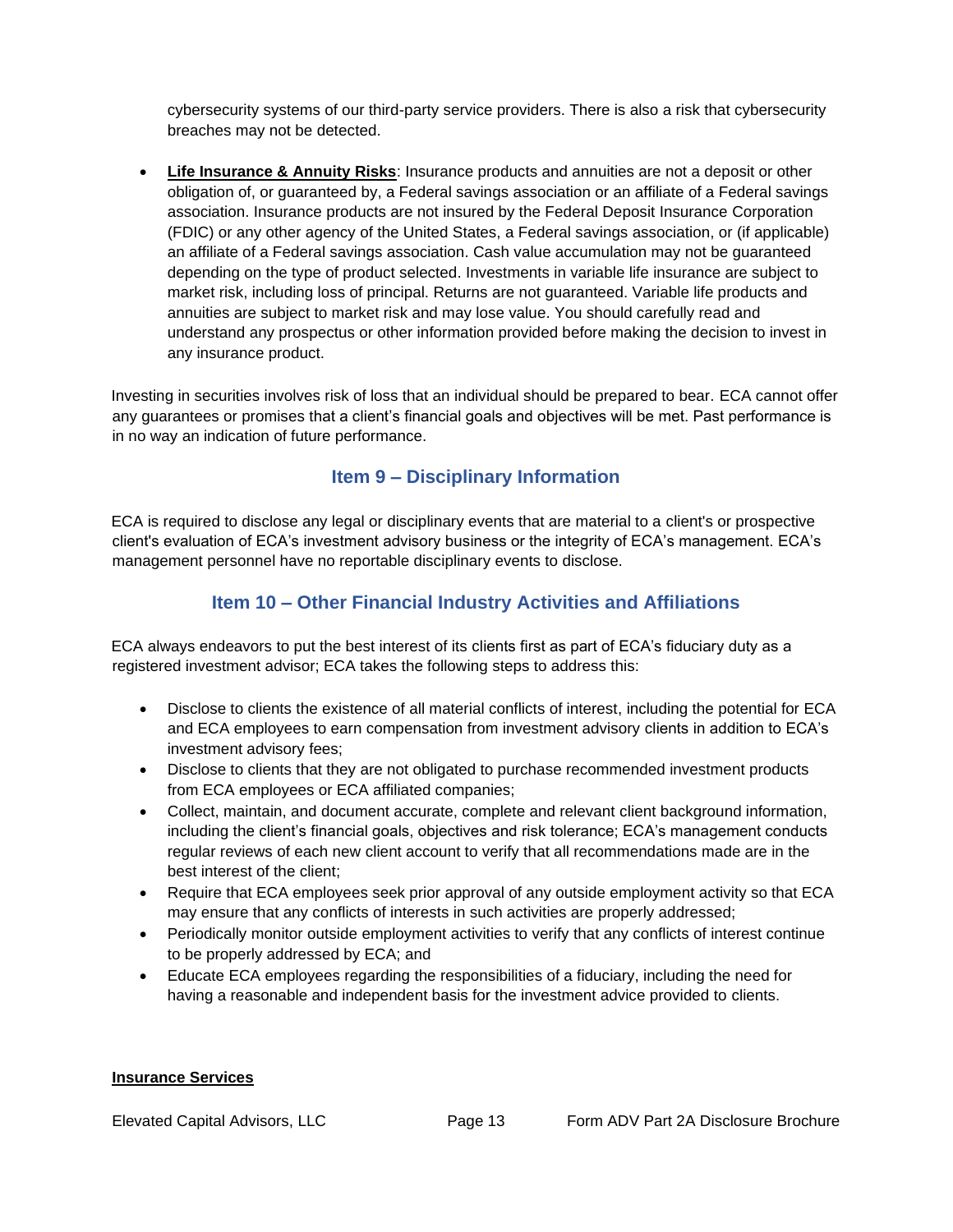Management personnel of ECA and Financial Advisors affiliated with ECA may act as agents for various insurance companies. As such, these individuals can receive separate, yet customary commission compensation resulting from implementing insurance product transactions on behalf of investment advisory clients. Clients, however, are not under any obligation to engage these individuals when considering implementation of investment advisory recommendations. The implementation of any or all recommendations is solely at the discretion of the client.

#### **Solicitor Arrangements**

ECA has solicitor agreements and arrangements with unaffiliated registered investment advisory firms, where ECA is either a solicitor for the named firm or the named firm is a solicitor to ECA. Such a solicitor arrangement, if any, is on a per client basis, and the client along with ECA and the unaffiliated firm executes a disclosure notifying them of the particulars of such an arrangement. ECA solicitor agreements and arrangements are with firms only and does not have any agreements and arrangements with individuals whether licensed or otherwise.

#### **Outside Business Activities**

Additionally, management personnel of ECA and Financial Advisors affiliated with ECA may engage in outside business activities. As such, these individuals can receive separate, yet customary commission compensation resulting from implementing product transactions on behalf of investment advisory clients. Again, clients are not under any obligation to engage these individuals when considering implementation of these outside recommendations. The implementation of any or all recommendations is solely at the discretion of the client.

Clients should be aware that the ability to receive additional compensation by ECA and its management persons or employees creates conflicts of interest that impair the objectivity of ECA and these individuals when making advisory recommendations. ECA and its IARs endeavor always to put the interest of its clients first as part of its fiduciary duty as a Investment Adviser Representative and take the following steps, among others, to address this conflict:

- Disclose to clients the existence of all material conflicts of interest, including the potential to earn compensation from advisory clients in addition to advisory fees.
- Disclose to clients that they have the right to decide to purchase recommended investment products.
- Collect, maintain, and document accurate, complete, and relevant client background information, including the client's financial goals, objectives, and liquidity needs.
- Conduct a review of each new client's advisory account to verify that all recommendations made to the client are in the best interest of the client's needs and circumstances.
- Require that its employees seek prior approval of any outside employment activity so that ECA may ensure that any conflicts of interests in such activities are properly addressed.
- Periodically monitor these outside employment activities to verify that any conflicts of interest continue to be properly addressed by ECA.
- Educate its employees regarding the responsibilities of a fiduciary, including the need for having a reasonable and independent basis for the investment advice provided to clients.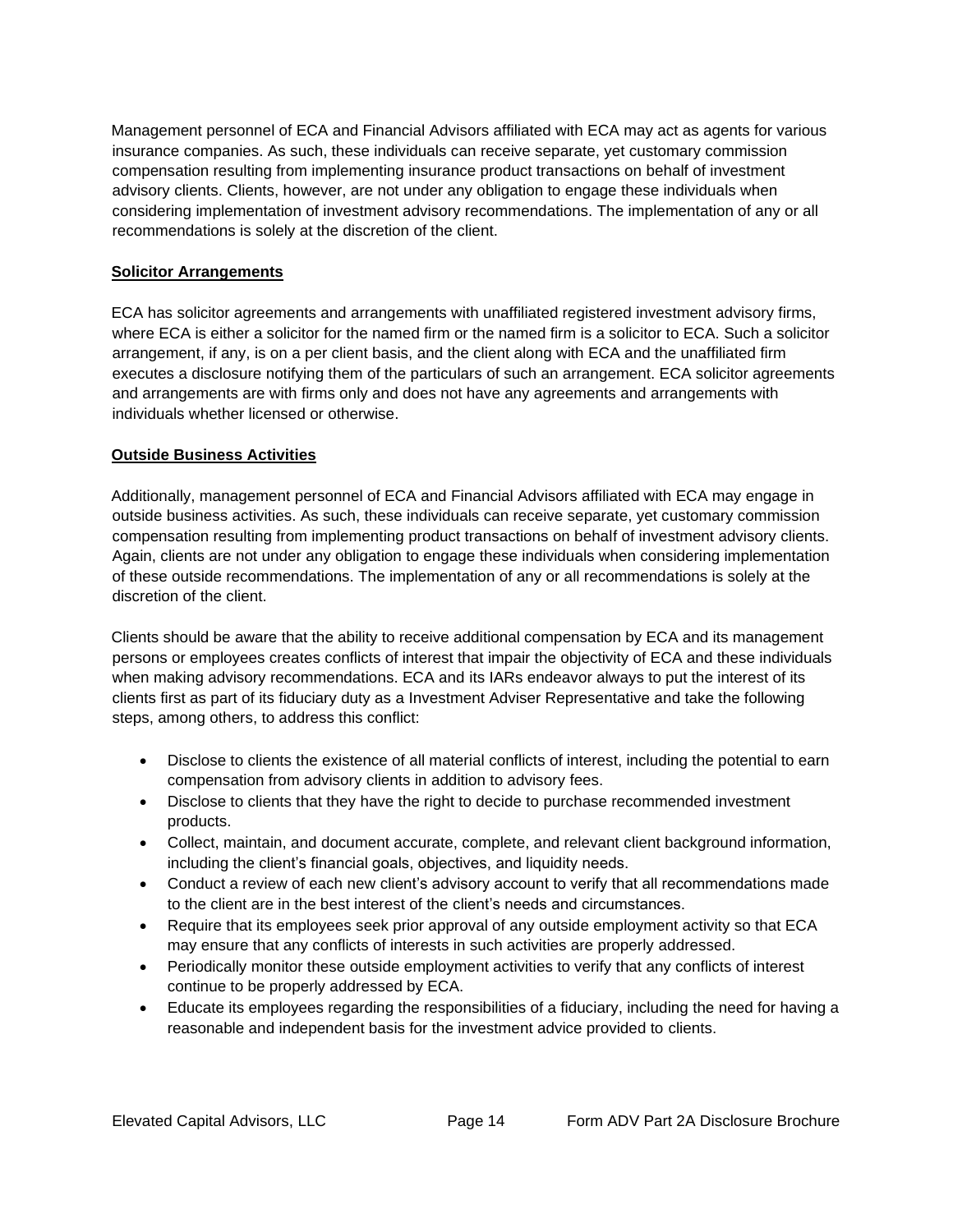# **Item 11 – Code of Ethics, Participation in Client Transactions and Personal Trading**

#### <span id="page-14-0"></span>*Code of Ethics Summary*

ECA has adopted a Code of Ethics which sets forth high ethical standards of business conduct that ECA require of its employees and is compliant with applicable federal securities laws.

An investment adviser representative is considered a fiduciary and has a fiduciary duty to all clients. The Code of Ethics also requires compliance with federal and states' securities laws. ECA's Code of Ethics covers all individuals that are classified as "supervised persons". All employees, officers, directors and investment adviser representatives are classified as supervised persons. ECA requires its supervised persons to consistently act in the client's best interest in all advisory activities. ECA imposes certain requirements on its affiliates and supervised persons to ensure that they meet the firm's fiduciary responsibilities to you. The standard of conduct required is higher than ordinarily required and encountered in commercial business.

ECA's Code of Ethics further includes the firm's policy prohibiting the use of material non-public information. While ECA does not believe that it has any access to non-public information, all employees are reminded that such information may not be used in a personal or professional capacity. You may request a copy by calling ECA at 385-237-3338.

# **Item 12 – Brokerage Practices**

<span id="page-14-1"></span>ECA does not have any soft-dollar arrangements and does not receive any soft-dollar benefits. ECA utilizes independent qualified custodians that include custody of securities, trade execution, clearance, and settlement of transactions. ECA requires that clients provide written authority to determine the brokerdealer (custodian) to use and the commission costs that will be charged to clients for transactions. Clients must include any limitations on this discretionary authority when filling in the Investment Advisory Agreement or provide it separately in writing. Clients may change or amend these limitations as required. Such amendments must be provided to ECA in writing. As a matter of policy and practice, ECA generally does block client trades for the purpose of trade execution. However, certain client trades may be executed before others and at a different price. Using ECA's institutional trading platform, clients may not receive volume discounts.

### **Item 13 – Review of Accounts**

<span id="page-14-2"></span>While the underlying securities within clients' accounts are continually monitored, these accounts are reviewed at least annually by the client's Financial Advisor. Accounts are reviewed in the context of the investment objectives and guidelines of each investment, the risk score, as well as any investment restrictions provided by the client. More frequent reviews may be triggered by material changes in variables such as the client's individual circumstances, or the market, political or economic environment.

**REPORTS:** Clients will receive monthly and/or quarterly statements and confirmations of transactions directly from their custodian. ECA may provide additional reports summarizing account performance and balances. Clients are encouraged to always compare any reports or statements provided by us or a subadvisor against the account statements delivered from the qualified custodian. When you have questions about your account statement, you should contact our firm and the qualified custodian preparing the statement.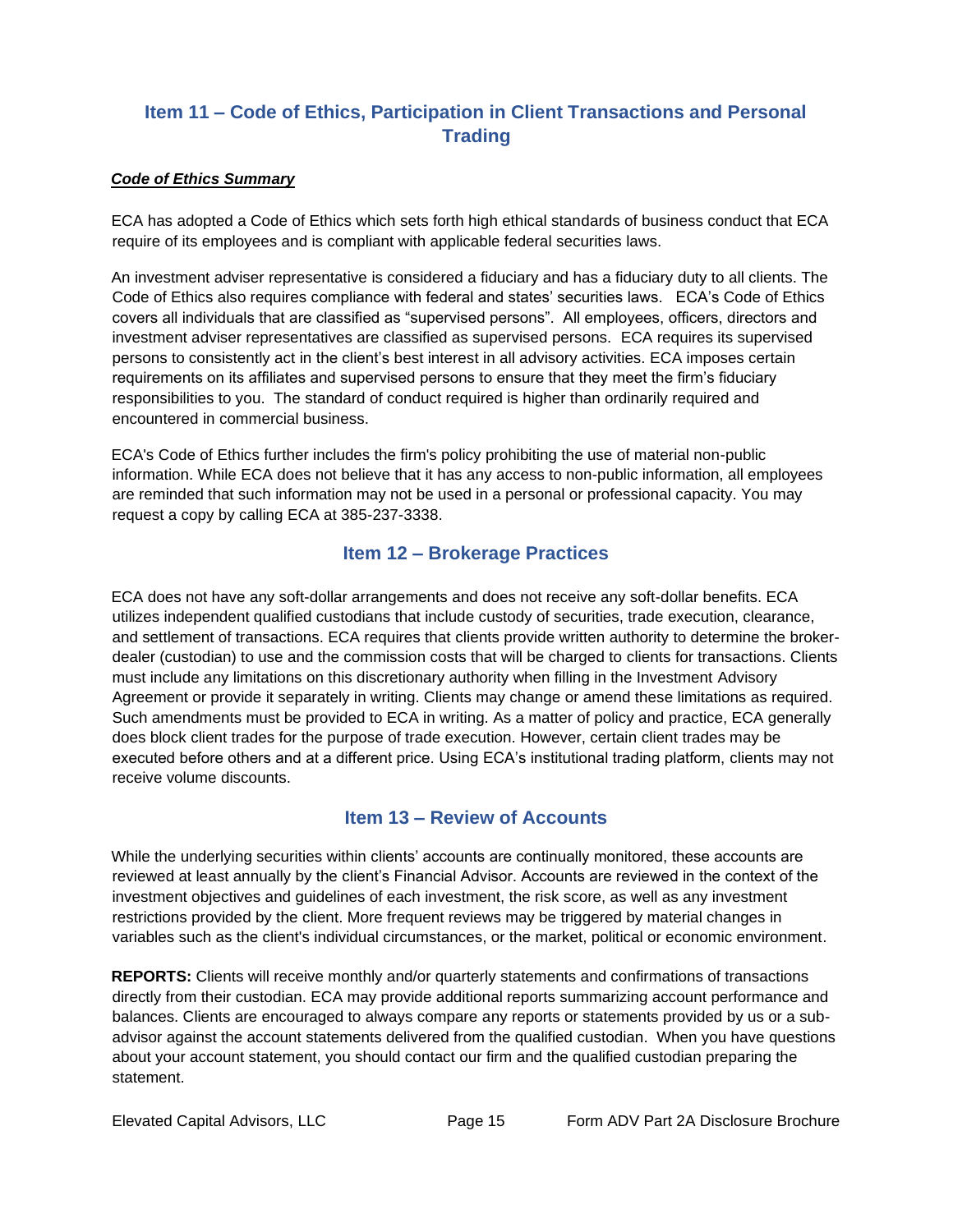### **Item 14 – Client Referrals and Other Compensation**

<span id="page-15-0"></span>ECA has entered into solicitation agreements pursuant to which it compensates third-party intermediaries for client referrals that result in the provision of investment advisory services by ECA. ECA will disclose these solicitation arrangements to affected investors, and any cash solicitation agreements will comply with Rule 206(4)-3 under the Advisers Act. Solicitors introducing clients to ECA may receive compensation from ECA, such as a retainer, a flat fee per referral and/or a percentage of assets under management. Such compensation will be paid pursuant to a written agreement with the solicitor and generally may be terminated by either party from time to time. The cost of any such fees will be borne entirely by ECA and not by any affected client.

# **Item 15 – Custody**

<span id="page-15-1"></span>Custody, as it applies to investment advisors, has been defined by regulators as having access or control over client funds and/or securities. In other words, custody is not limited to physically holding client funds and securities. If an investment adviser representative or supervised person has the ability to access or control client funds or securities, the investment adviser representative or supervised person is deemed to have custody and must ensure proper procedures are implemented.

ECA is deemed to have custody of client funds and securities whenever ECA is given the authority to have fees deducted directly from client accounts. However, this is the only form of custody ECA will ever maintain. It should be noted that authorization to trade in client accounts is not deemed by regulators to be custody.

For such accounts in which ECA is deemed to have custody, we have established procedures to ensure all client funds and securities are held at a qualified custodian in a separate account for each client under that client's name. Clients or an independent representative of the client will direct, in writing, the establishment of all accounts and therefore are aware of the qualified custodian's name, address and the manner in which the funds or securities are maintained. Finally, account statements are delivered directly from the qualified custodian to each client, or the client's independent representative, at least quarterly. Clients should carefully review those statements and are urged to compare the statements against reports received from ECA. When clients have questions about their account statements, they should contact ECA or the qualified custodian preparing the statement.

# **Item 16 – Investment Discretion**

<span id="page-15-2"></span>Clients may hire ECA to provide discretionary investment management services, in which case ECA places trades in a client's account without contacting the client prior to each trade to obtain the client's permission. ECA's discretionary authority includes the ability to do the following without contacting the client to:

- Determine the security to buy or sell; and/or
- Determine the amount of the security to buy or sell; and/or
- Determine which third-party money manager(s) to hire or fire.

Clients can give ECA discretionary authority when they sign the IAA with ECA and may limit this authority by giving ECA written instructions. Clients may also change or amend such limitations by providing ECA with written instructions. ECA requires written authority to determine which securities and the amounts of securities that are bought or sold in a client's account if discretion is limited or not allowed by the client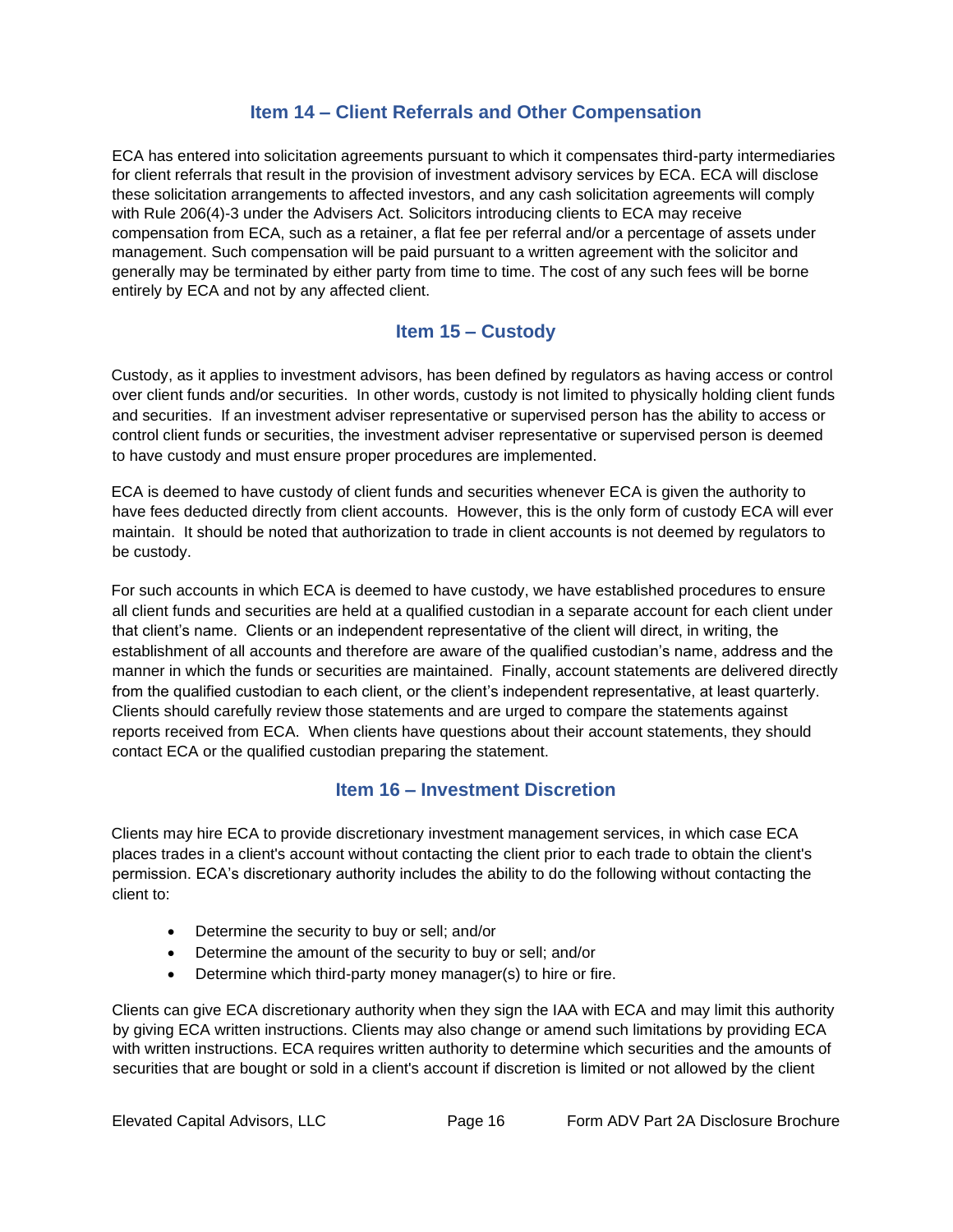### **Item 17 – Voting Client Securities**

<span id="page-16-0"></span>As a matter of firm policy, ECA does not vote proxies on behalf of clients. Therefore, although ECA may provide investment advisory services relative to client investment assets, clients maintain exclusive responsibility for: (1) directing the manner in which proxies solicited by issuers of securities beneficially owned by the client shall be voted, and (2) making all elections relative to any mergers, acquisitions, tender offers, bankruptcy proceedings or other type events pertaining to the client's investment assets. Clients are responsible for instructing each custodian of the assets, to forward to the client copies of all proxies and shareholder communications relating to the client's investment assets. ECA does not offer any consulting assistance regarding proxy issues to clients. ECA will not forward any proxy materials received.

### **Item 18 – Financial Information**

<span id="page-16-1"></span>Under no circumstances does ECA require or solicit payment of fees in excess of \$1,200 per client more than six months in advance of services rendered. Therefore, ECA is not required to include a financial statement. As an investment advisory firm that maintains discretionary authority for client accounts, ECA is also required to disclose any financial condition that is reasonably likely to impair its ability to meet contractual obligations. ECA has no additional financial circumstances to report. has not been the subject of a bankruptcy petition at any time during the past ten years.